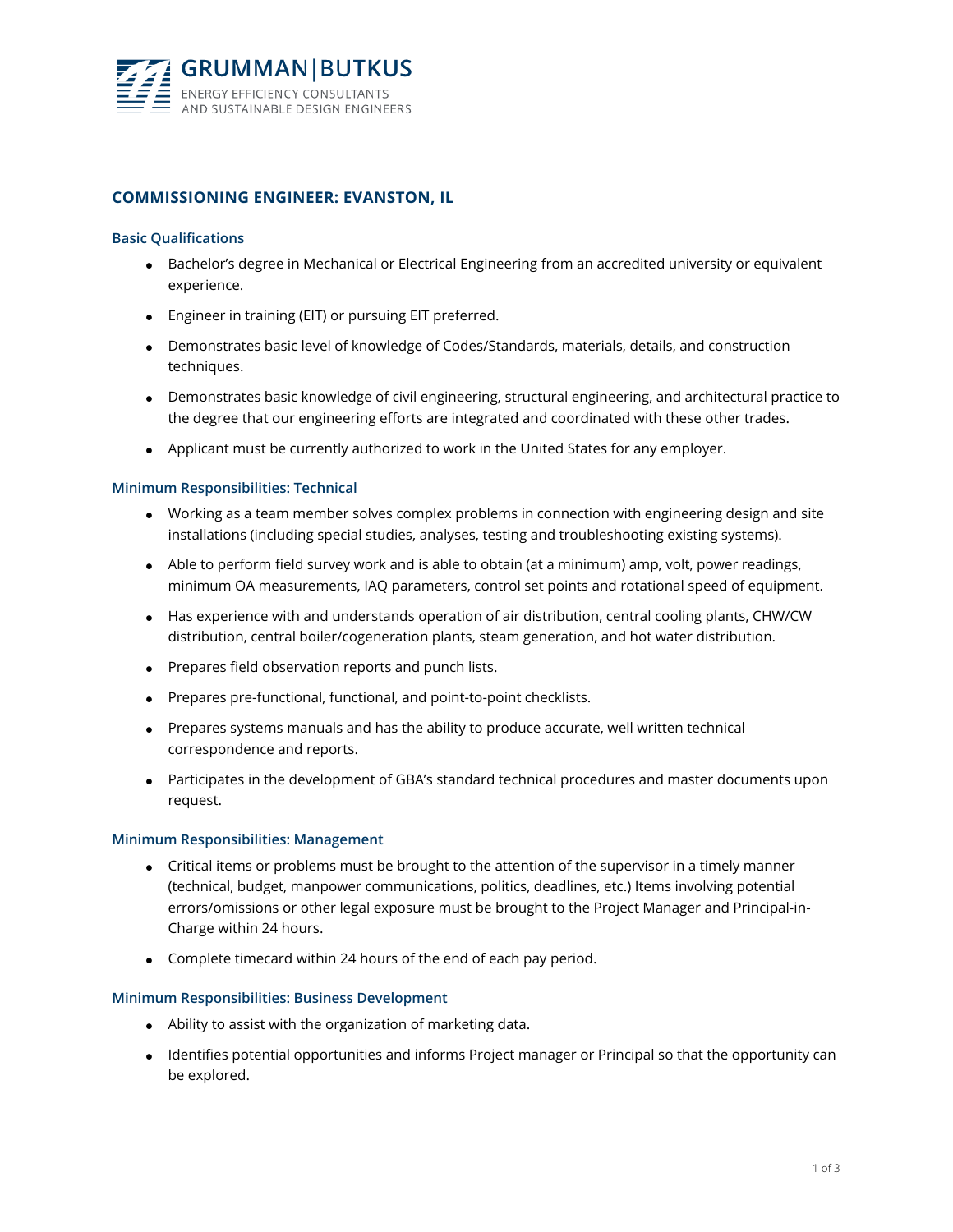## **Professional Qualifications**

- Ability to communicate effectively with supervisors and peers to effectively present recommendations/proposed solutions.
- Conducts oneself in a professional manner (tactful, polite, etc.).
- Willing to work during a variety of work hours, which will vary based on individual project requirements which may include nights, weekends, and holidays.
- Accepts criticism in a positive way.
- Able to follow directions.
- Conscientiousness required in carrying out assignments.
- Operates as team player, volunteering to help co-workers and taking on other challenges, as appropriate.
- Ability to understand and complete tasks with relative independence.
- Ability to keep supervisors informed regarding project status, including changes/difficulties and schedule implications.
- Encourages, initiates, and participates in training and development activities. Demonstrates practical knowledge of office standards, policies and procedures and assists in development of office standards, policies, and procedures.
- Motivated to learn, asks question, seeks higher level of understanding of technical and management issues.
- Active in professional and/or technical organizations.
- Demonstrates leadership.

#### **What GBA Brings**

- GBA passionately invests in our employees by providing a collaborative, innovative work environment and the opportunity for personal and professional growth to work among the brightest minds in the industry.
- An appreciation for its employees and a culture that reflects that. We promote a flexible work environment and a focus on our communities and the world around us, all while providing you with the opportunity to work on cutting-edge projects.
- An exceptional benefit package that includes medical, dental, vision, short- and long-term disability insurance, life insurance, flexible spending accounts, and health club membership subsidy.
- A competitive salary, as well as a year-end bonus based on company profits, individual responsibility, and performance.
- Excellent 401k retirement plan with company matching contributions.
- Paid time off (sick, vacation, holidays).
- Continuing Education is actively supported.